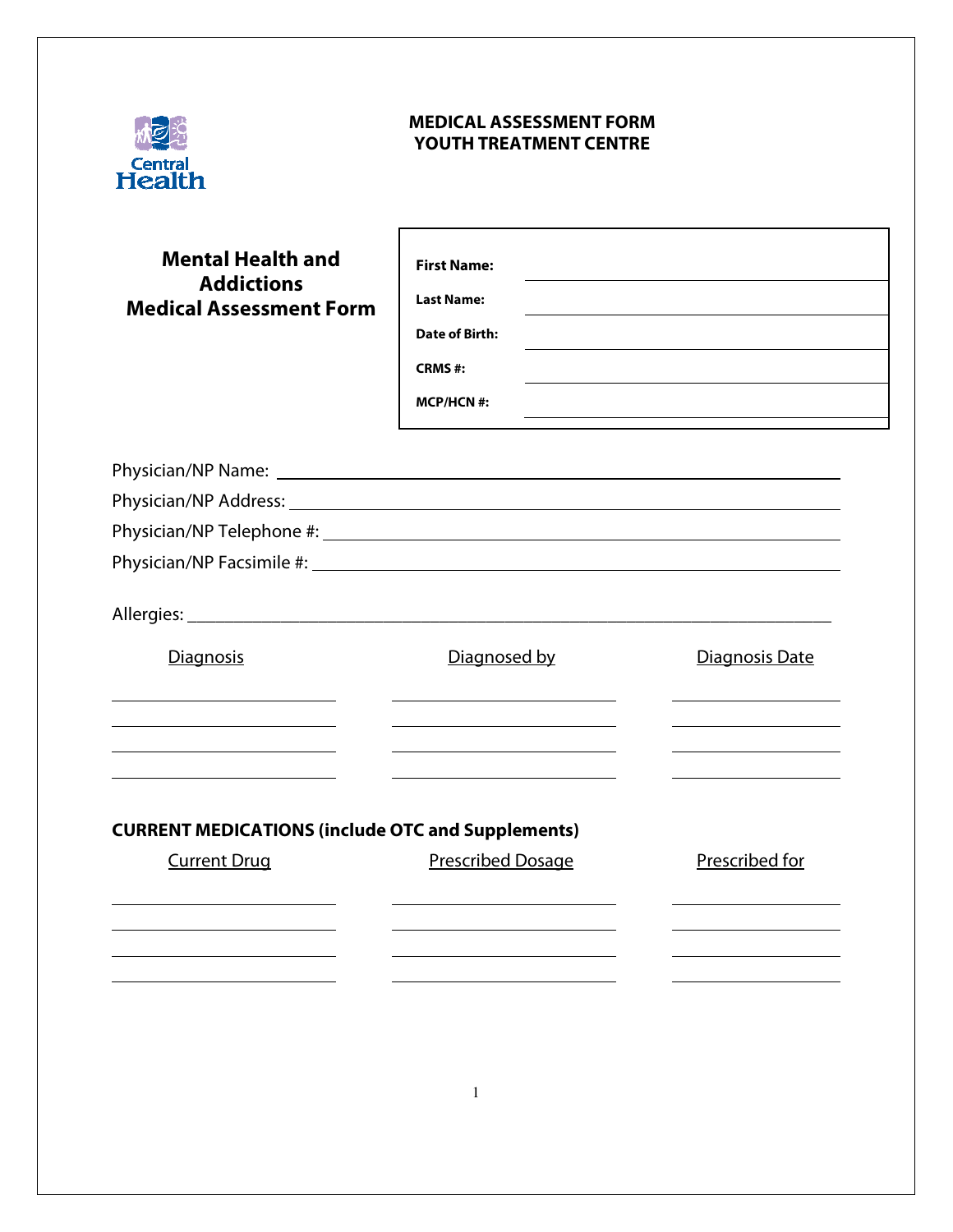**Brief Medical History** (including mental health issues): Past Medical History:  $\overline{a}$ Past Social History: OB/GYN: Mental Health: **Vital Signs:** Height: \_\_\_\_\_\_\_ Weight: \_\_\_\_\_\_\_ Blood Pressure: \_\_\_\_\_\_\_ Pulse: \_\_\_\_\_\_\_ **Physical Examination**: \_\_\_\_\_\_\_\_\_\_\_\_\_\_\_\_\_\_\_\_\_\_\_\_\_\_\_\_\_\_\_\_\_\_\_\_\_\_\_\_\_\_\_\_\_\_\_\_\_\_\_\_\_\_\_\_\_\_\_\_\_\_\_\_\_\_\_\_\_\_\_\_\_\_\_\_\_\_ \_\_\_\_\_\_\_\_\_\_\_\_\_\_\_\_\_\_\_\_\_\_\_\_\_\_\_\_\_\_\_\_\_\_\_\_\_\_\_\_\_\_\_\_\_\_\_\_\_\_\_\_\_\_\_\_\_\_\_\_\_\_\_\_\_\_\_\_\_\_\_\_\_\_\_\_\_\_ \_\_\_\_\_\_\_\_\_\_\_\_\_\_\_\_\_\_\_\_\_\_\_\_\_\_\_\_\_\_\_\_\_\_\_\_\_\_\_\_\_\_\_\_\_\_\_\_\_\_\_\_\_\_\_\_\_\_\_\_\_\_\_\_\_\_\_\_\_\_\_\_\_\_\_\_\_ Are immunizations up to date?  $\Box$  Yes  $\Box$  No Could the youth be pregnant?  $\Box$  Yes  $\Box$  No Does the youth have diabetes?  $\Box$  Yes  $\Box$  No Does the youth epileptic?  $\Box$  Yes  $\Box$  No Does the youth engage in self-harm behavior?  $\Box$  Yes  $\Box$  No Is the youth currently suicidal?  $\Box$  Yes  $\Box$  No Has youth had past suicidal ideation?  $\Box$  Yes  $\Box$  No Has youth had past suicide attempts?  $\Box$  Yes  $\Box$  No To your knowledge, does the youth have any of the following conditions? Skin rash No Scabies  $\Box$  Yes  $\Box$  No Plantar Warts  $\Box$  Yes  $\Box$  No Athlete's foot  $\Box$  Yes  $\Box$  No

2

Tuberculosis  $\Box$  Yes  $\Box$  No